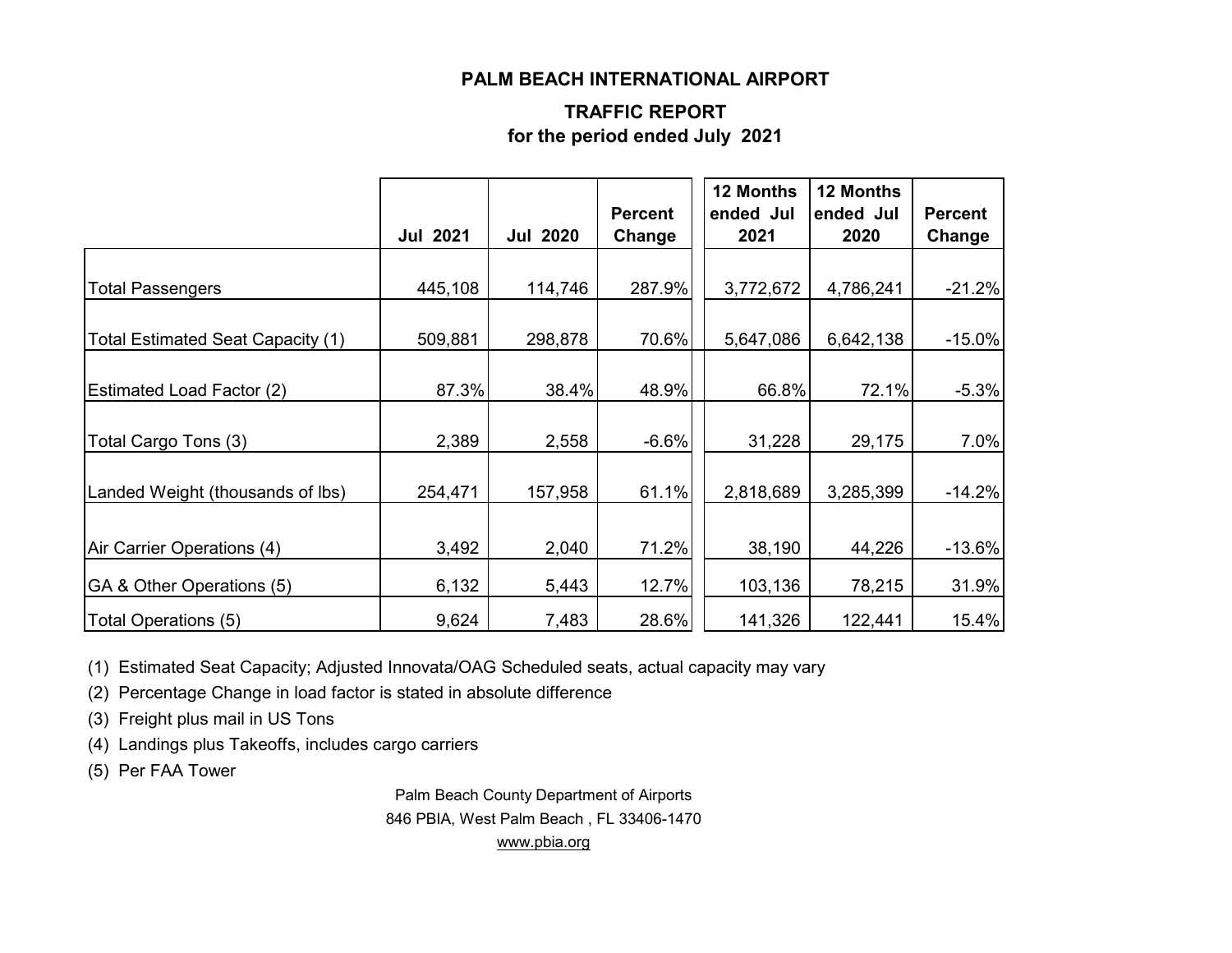## **PALM BEACH INTERNATIONAL AIRPORT**

# **ENPLANEMENT TRAFFIC REPORT for the period ended July 2021**

## **Airline Percentage of Market**

|                                  | <b>Jul 2021</b> |         | <b>12 Months ended</b><br><b>Jul 2021</b> |         |
|----------------------------------|-----------------|---------|-------------------------------------------|---------|
|                                  | Enplaned        | Market  | Enplaned                                  | Market  |
|                                  | Passengers      | Share   | Passengers                                | Share   |
| <b>Total Enplaned Passengers</b> | 222,885         | 100.00% | 1,891,100                                 | 100.00% |
| Delta Air Lines                  | 57,311          | 25.71%  | 413,456                                   | 21.86%  |
| <b>American Airlines</b>         | 52,879          | 23.72%  | 490,026                                   | 25.91%  |
| JetBlue Airways                  | 50,042          | 22.45%  | 436,711                                   | 23.09%  |
| United                           | 30,662          | 13.76%  | 254,998                                   | 13.48%  |
| <b>Southwest Airlines</b>        | 17,435          | 7.82%   | 169,466                                   | 8.96%   |
| Allegiant Air, LLC               | 5,661           | 2.54%   | 40,337                                    | 2.13%   |
| <b>Frontier Airlines</b>         | 5,207           | 2.34%   | 47,068                                    | 2.49%   |
| <b>Spirit Airlines</b>           | 2,810           | 1.26%   | 34,324                                    | 1.82%   |
| <b>Bahamasair</b>                | 734             | 0.33%   | 2,777                                     | 0.15%   |
| Sun Country, Inc. a Minnesota    | 144             | 0.06%   | 1,307                                     | 0.07%   |
| <b>Swift Air</b>                 |                 | 0.00%   | 420                                       | 0.02%   |
| Air Canada                       |                 | 0.00%   | 210                                       | 0.01%   |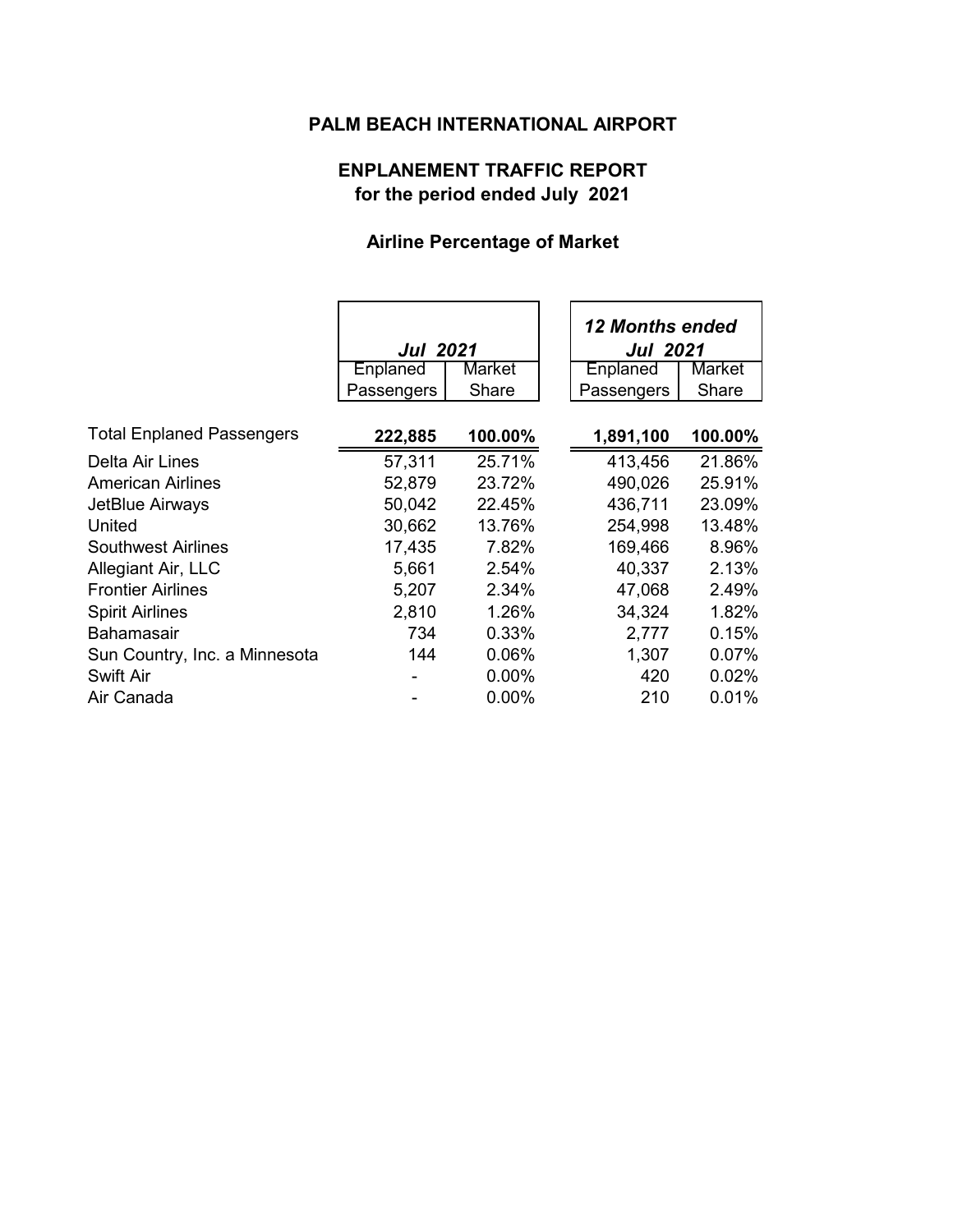## **PALM BEACH INTERNATIONAL AIRPORT**

# **TRAFFIC REPORT for the period ended July 2021**

# **Change in Enplanements by Airline**

|                                  | <b>Jul 2021</b> | <b>Jul 2020</b> | <b>Change in Month to</b><br><b>Month enplanements</b> |            |
|----------------------------------|-----------------|-----------------|--------------------------------------------------------|------------|
|                                  | Enplaned        | Enplaned        |                                                        | Percentage |
|                                  | Passengers      | Passengers      | Change                                                 | Change     |
| <b>Total Enplaned Passengers</b> | 222,885         | 61,123          | 161,762                                                | 264.6%     |
| Delta Air Lines                  | 57,311          | 13,604          | 43,707                                                 | 321.3%     |
| <b>American Airlines</b>         | 52,879          | 21,834          | 31,045                                                 | 142.2%     |
| JetBlue Airways                  | 50,042          | 10,110          | 39,932                                                 | 395.0%     |
| United                           | 30,662          | 4,326           | 26,336                                                 | 608.8%     |
| <b>Southwest Airlines</b>        | 17,435          | 6,369           | 11,066                                                 | 173.7%     |
| Allegiant Air, LLC               | 5,661           | 3,071           | 2,590                                                  | 84.3%      |
| <b>Frontier Airlines</b>         | 5,207           | 1,582           | 3,625                                                  | 229.1%     |
| <b>Spirit Airlines</b>           | 2,810           |                 | 2,810                                                  | n/a        |
| <b>Bahamasair</b>                | 734             | 227             | 507                                                    | 223.3%     |
| Sun Country, Inc. a Minnesota    | 144             |                 | 144                                                    | n/a        |
| Swift Air                        |                 |                 |                                                        | n/a        |
| Air Canada                       |                 |                 |                                                        | n/a        |